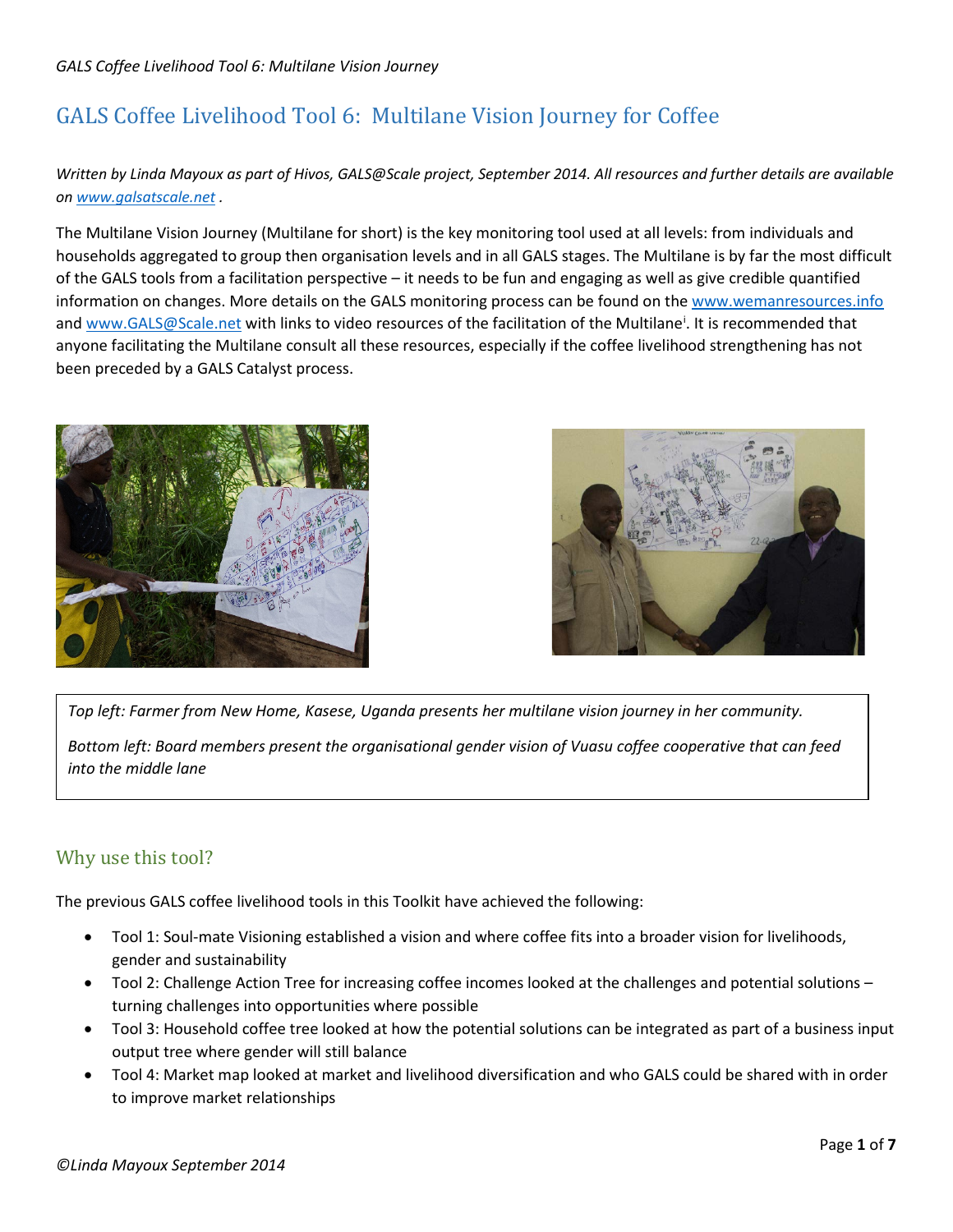• Tool 5: Coffee Calender Vision Journey plotted the coffee business plan over time – how work and profits would be changed and reallocated over time in order to meet the target vision for coffee production.

This final tool brings these together into an integrated and timed plan for coffee, gender and peer sharing. The Multilane can be monitored over time at individual level and aggregated at organizational level. If participants have already done the GALS Catalyst process, then the multilane Vision Journey from that can be reviewed and either a new Vision Journey drawn for the next phase, or elements from the livelihood tools added.

# What do you gain by using it

### *Aims for participants*

- participants can clearly see the linkage between the different levels and track progress.
- analysis of opportunities and challenges (type of SWOT analysis) also incorporates causal attribution and helps them to analyse why certain things are progressing and what they can do.

### *Aims for organisations*

- Having everything on one diagram makes for much easier and clearer aggregation for monitoring for the organization as a whole
- Causal attribution is also included so that organisations can understand what other factors are contributing to progress or lack of it and open discussion on what other types of support or services might be needed.

# Who applies the tool and for whom?

This tool can be used, adapted or introduced in many different ways. Including, or any in- between variant of:

- *individuals on their own* use the Multilane for planning and tracking their own progress. They then share and aggregate these in groups.
- *companies or other organisations* can aggregate the group outcomes, or use the tool as part of participatory farmer or multistakeholder workshops to at least start to understand the issues.

Note: Particularly if this is the first time people are doing the Multilane, then it is crucial to have experienced facilitation from an existing GALS practitioner. The main challenge, as with any participatory monitoring or impact assessment tool, is how the make sure that those participating are a reasonably representative sample. When used with farmers and farmer groups in an ongoing process, information can be collected for the whole membership – because it is useful for all farmers to plan and track their progress and have an idea how they compare to others. When used as a one-off, then it is important to select a purposive sample of farmers and integrate some sort of colour-coding to identify different groups eg women and men. As with all GALS tool facilitators are referred to the generic GALS facilitation guidelines that can be found on the GALS@Scale website a[t www.galsatscale.net/facilitation.](http://www.galsatscale.net/facilitation) Particularly in large multi stakeholder workshops it requires experienced facilitation with one or preferably two lead facilitators, and some champions who can lead the groups. It is also good to arrange for photo and/or video documentation.

### How does it work?

The Multilane Vision Journey follows the same steps as any GALS Vision Journey. The only difference is that there are 3 lanes instead of one as in the Catalyst Vision Journey or many as in the Coffee Vision Calendar. So you need to put two lines through each circle and along the road between the first lines.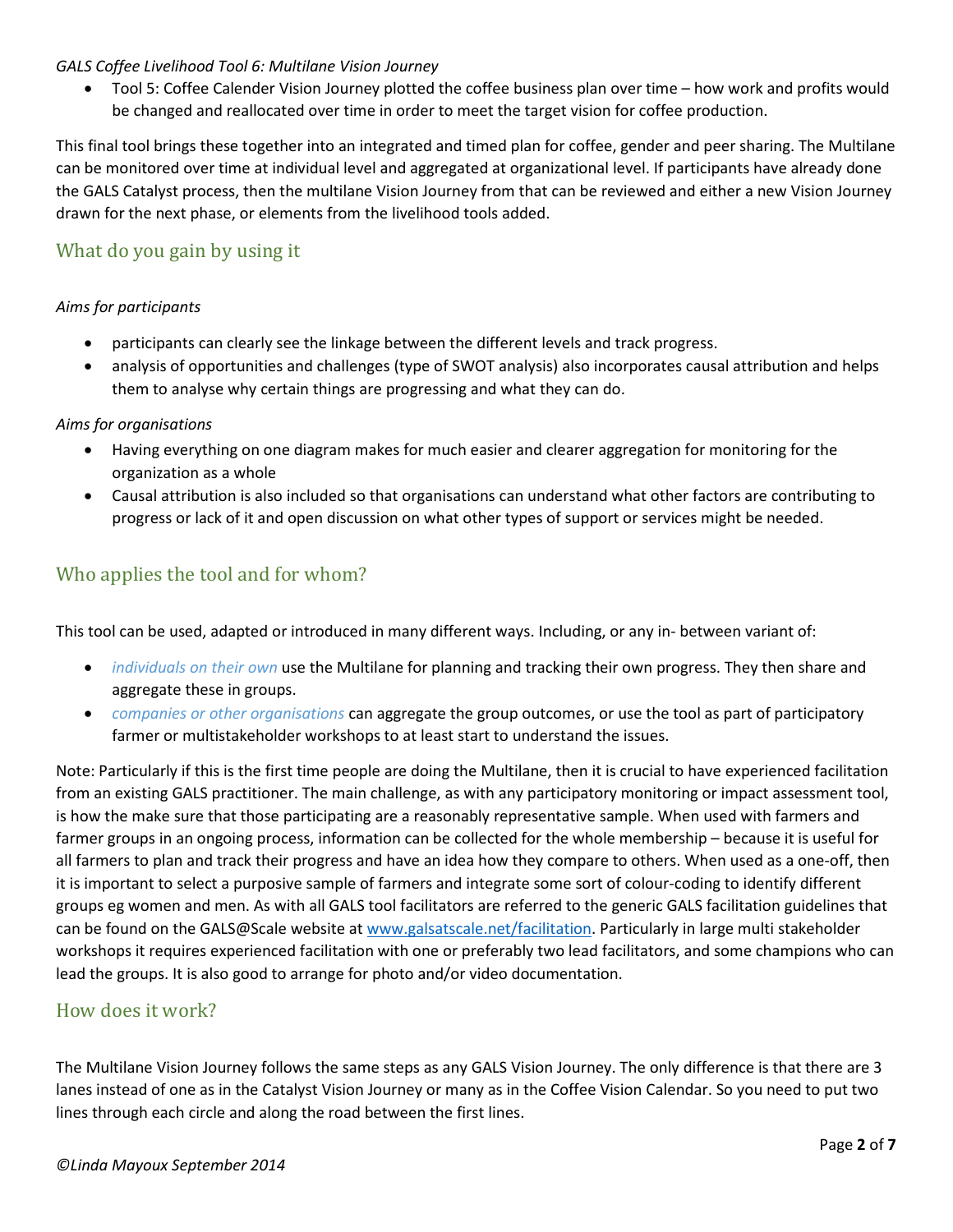# *Part 1: Individual Multilane Vision Journey*

The session should begin with a participant pairwise/pyramid recap of their visions from Session 1.

The facilitator clarifies the Multilane framework on the flipcharts - and asks people to repeat and clarify. Make this as interactive as possible. If the facilitator is not familiar with the tool it is crucial for this tool that they look at all the resources on the website (see Endnote) so that they really understand it.

Then step by step participants will fill in the three levels of their own Multilane as indicated below – summarising, reflecting on and synthesising the action conclusions from the previous tools. This is likely to be easier for people who have been through the GALS Catalyst process already. In this Multilane there is no such a close correspondence between each tool and each lane because the aim of the livelihood stage is to now integrate analysis of the interlinkages between livelihoods, gender and sustainable leadership.

### *Step 1 Drafting the Multilane Journey*

Participants draft the Multilane framework (no symbols anywhere at this stage - just the framework) on the next double page spread in their workshop notebook diaries.

Every drawing should have a date and an indication of which milestone has been reached ie is it 0, 3 months, 6 months or 9 months since starting GALS.

### *Step 2 Filling in the top lane for coffee and livelihoods*

If you have done a GALS Catalyst Vision Journey then you can first put information also from that in this lane.

- In the top lane of the top right vision circle put the coffee and livelihood vision from the soulmate-visioning and/or target production on the Household Coffee Tree and/or Coffee Calendar Vision Journey and/or action fruits from the Challenge Action Tree.
- In the top lane of the bottom left circle put the symbols to show the starting point before GALS in relation to the vision eg if you want a good house, how was your house, how were your coffee trees etc. If you started GALS before the current workshop, then in the top lane of the appropriate milestone circle put your current situation in relation to the Vision.
- At the top and bottom of the Journey put the challenges and opportunities from the Challenge Action Tree and the Coffee Calendar.
- In the top lane of the one-year target circle put your target green fruits from the Coffee Tree and/or Coffee Calendar.
- Then plan how you will achieve the rest of your green fruits in the following target circles, making sure you also put in the actions needed to move from one to the other.

### *Step 3 Filling in the middle lane for Gender Balance*

In the middle lane follow a similar process for gender balance. If you have done a GALS Catalyst Gender Balance Tree then you can first put information also from that in this lane.

• In the middle lane of the top right vision circle put the green gender balance fruits from the action commitments on the Challenge Action Tree, necessary changes in work, investments and assets from the Coffee Tree and Coffee Calendar and any gender issues from the market map.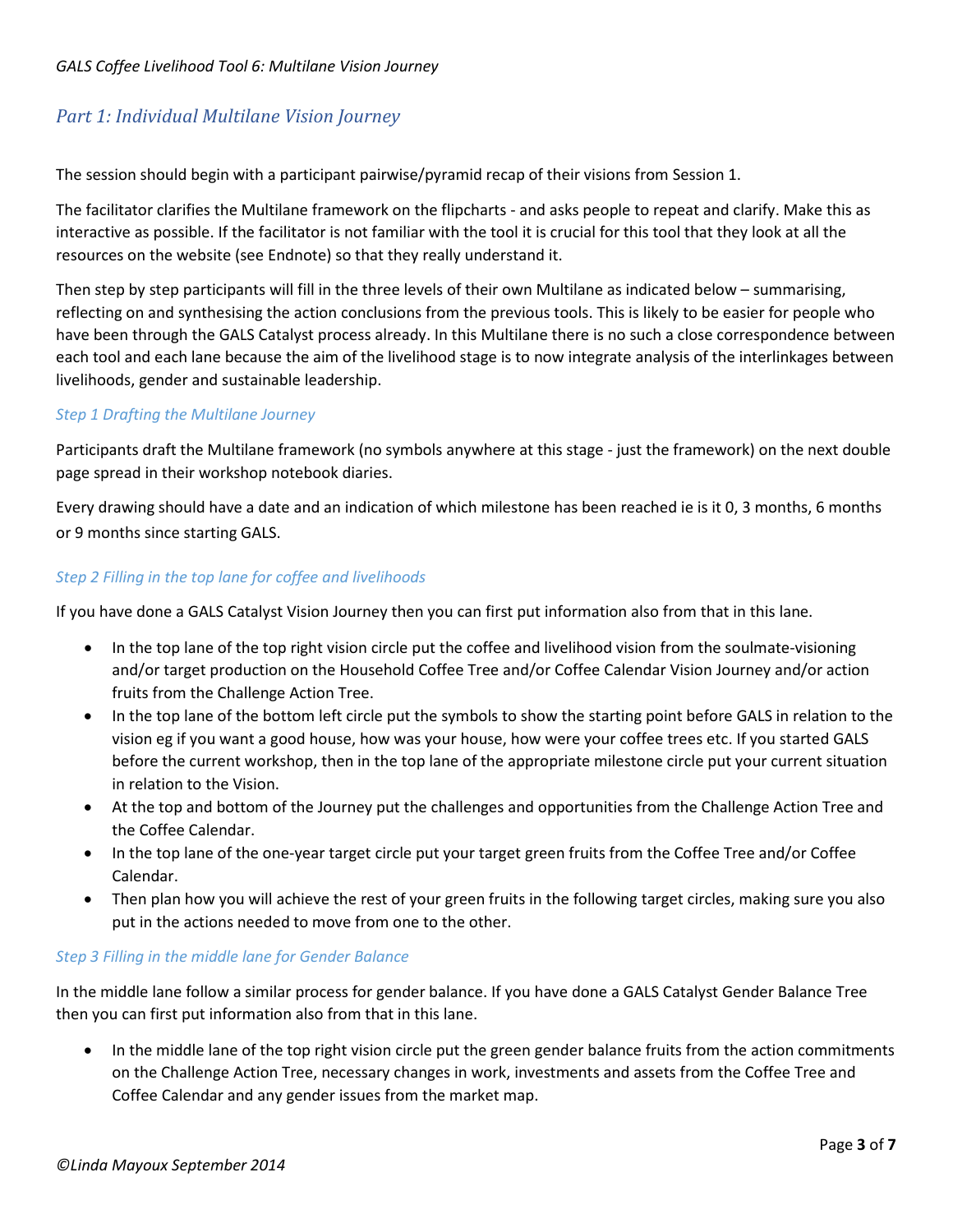- In the middle lane of the bottom left circle put the situation before GALS using the blue symbols on those same tools.
- In the middle lane of the current circle (if different) put red symbols to show what has already been achieved since starting GALS and green symbols for unripe fruits still to be done.
- At the top and bottom of the road put the gender opportunities and challenges from the Challenge Action Tree and Coffee Calendar.
- Then plan how you will achieve the rest of your green fruits in the following target circles, making sure you also put in the actions needed to move from one to the other.

#### *Step 4 Filling in the bottom lane for Empowerment Leadership*

In the bottom lane put your leadership vision from the market maps – your vision for market networking and relationships and peer sharing. And follow the same steps as for the other lanes. If you have done a GALS Catalyst Empowerment Leadership Map then you can first put information also from that in this lane.

#### *Step 5 Ongoing Tracking*

You now have one summary diagram on which you can have an overview to continue to track your process, and also on which you can assess your progress compared with others in your group.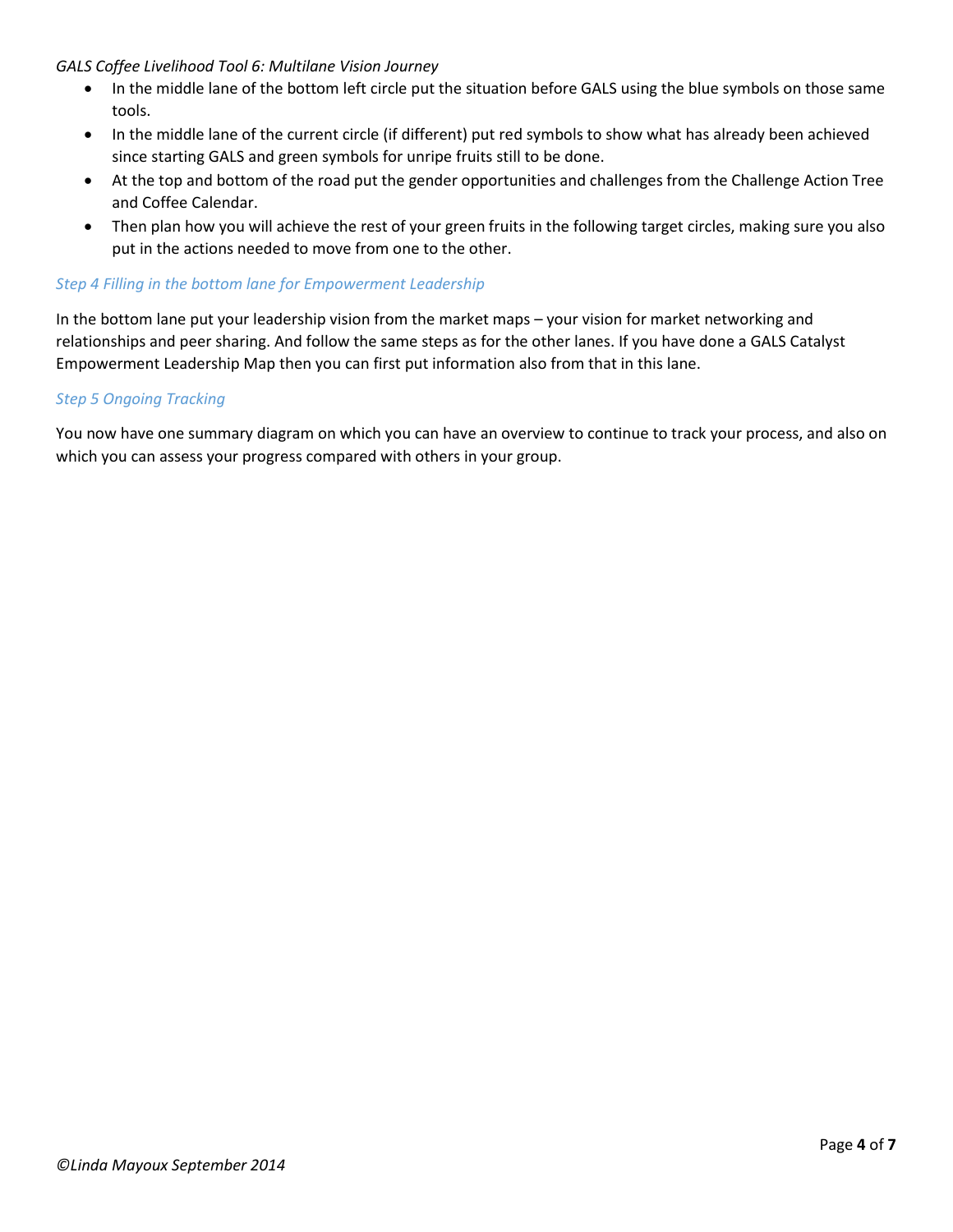### *Part 2: Collective Multilane Vision Journey*

*Top right: Farmer champion from Duhamic Rwanda facilitates quantification of achievements from Oxfam Novib/IFAD GENVAD process.*

*Bottom right: Farmer champion from Duhamic Rwanda fills in his achievements later on the middle gender lane of the collective Vision Journey.* 

Once everyone has done their individual Multilane Vision Journey then these can be shared and aggregated either in groups or in a participatory workshop. If time is short then focus on the vision and targets and follow up on the other milestones later. Or focus on one lane per meeting as a series of meetings. Having large numbers of people in one meeting increases the time needed but can also enrich the discussion. If enough facilitators are available is also possible to break a large workshop into parallel group sessions and then feedback and aggregate the totals at the end.





This may be the best way to really look at gender and other differences and enable open discussion between people with similar experiences.

In preparation, the facilitator and/or champions should have prepared a very large Multilane framework on about 6-8 joined flipcharts, placed at the front of the hall.

It is best for participants themselves to facilitate the filling in as part of developing their facilitation skills and establishing local ownership of the monitoring process. This then leaves the lead facilitator free to really reflect on the outcomes and see how best to encourage participants themselves to raise gender and other issues. This will make the monitoring more meaningful for participants and sustainable.

For each lane/milestone the process is as follows:

- Ask a volunteer to come up to the front and put one of the elements in the appropriate lane of the vision circle on the large Multilane Framework. Ask for a show of hands how many women and how many men have the same element in their vision.
- Then the person should put in where they started and where they are now. If time permits this can also be quantified.
- Then ask a second volunteer and repeat the procedure for a second element in their vision.
- Then a third from the back, or a woman or man depending on the sex of the previous two presenters.

Until all the elements have been covered.

It is also good to break the proceeding up with a song between each lane to energise people. Making the aggregation fun requires development of facilitation skills and integration with fun activities and energisers. It is therefore important to leave enough time for these.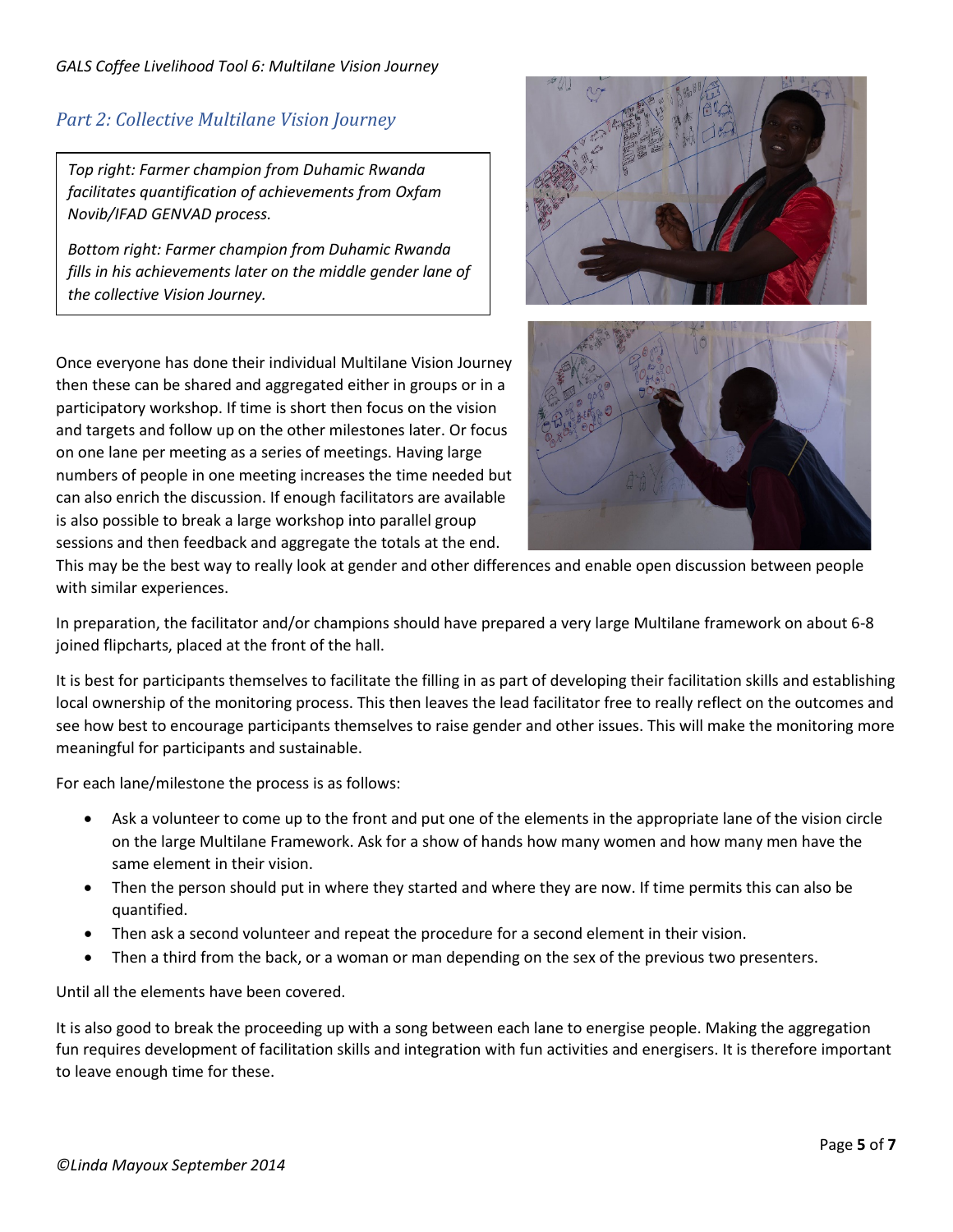Following the introductory session on the Multilane, the groups continue to use the Tool to track progress at their group meetings. By this time they should only need periodic support from the organisation. As numbers of participants grow it will be important to develop some sort of representational structure where group representatives bring the quantified diagrams for discussion and aggregation at meetings facilitated by the core GALS team or for example cooperative or company Annual General Meetings.

The main focus of tracking is:

- the degree to which women and men have been able to achieve their visions on coffee production and livelihood diversification
- the gender changes which have taken place in division of labour, incomes, assets and decision-making
- leadership development and outreach through the pyramid peer sharing process and assess quality of the peer capacity-building and scaling up in markets
- issues arising, opportunities discovered and challenges to be analysed using Challenge Action Trees.
- any necessary changes to the tools and pyramid peer sharing

Staff or group leaders can aggregate the information from the individual notebooks during the group sharing process.

BUT THE AIM OF THE GALS IS EMPOWERMENT, NOT MONITORING. AGGREGATION SHOULD BE JUST A GUIDE AND MOTIVATION FOR CHANGE, BASED ON HONEST SHARING OF CHALLENGES AS WELL AS SUCCESSES. AT NO POINT SHOULD IT BECOME BORING POLICING BY THE ORGANISATION.